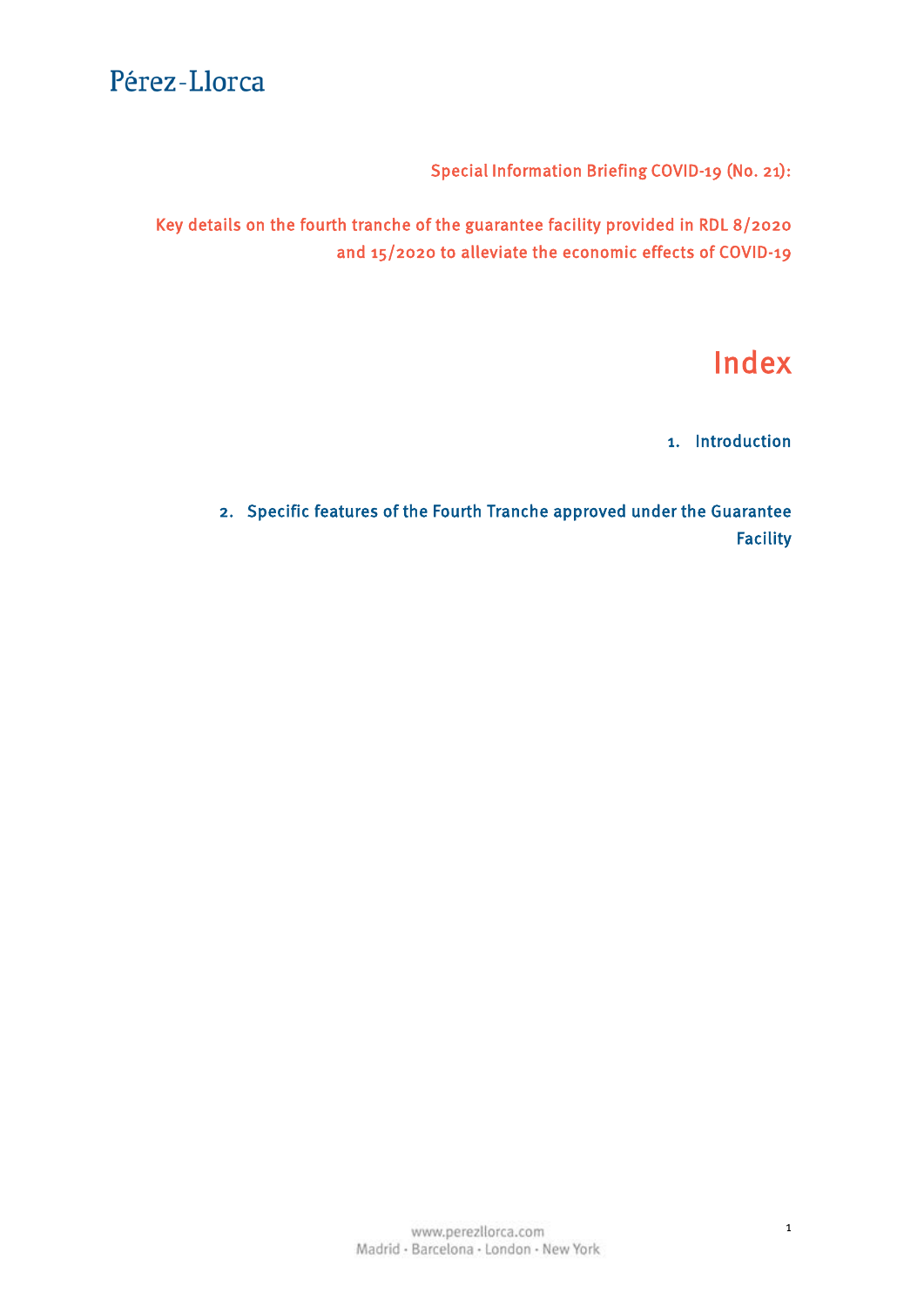<span id="page-1-0"></span>Madrid, 20 May 2020

#### 1. Introduction

**.** 

As part of the measures adopted to alleviate the economic effects of the COVID-19 pandemic, on 20 May 2020, the Spanish Council of Ministers' Resolution dated 19 May 2020 was published (the "Council of Ministers' Resolution") which approved the implementation and the terms and conditions of the fourth tranche of the Official Credit Institute's ("ICO") guarantee facility for the amount of EUR 20 billion to guarantee the debt (new or existing) granted to SMEs and selfemployed individuals by certain regulated institutions in the financial sector (the "Fourth Tranche").

The Council of Ministers' Resolution implements one of the measures initially established in Royal Decree-Law 8/2020, of 17 March, on urgent extraordinary measures to deal with the economic and social impact of COVID-19 ("RDL 8/2020"), consisting of the approval of a guarantee facility on behalf of the State, for a total amount of up to EUR 100 billion, initially intended to guarantee the debt (existing or new) of companies and self-employed individuals with respect to certain regulated institutions in the financial sector in relation to certain working capital and liquidity needs of such companies and self-employed individuals, in order to mitigate the adverse effects of a liquidity crisis in the business community caused by COVID-19 (the "Guarantee Facility").

For further information on the measures included in the aforementioned RDL 8/2020 and the key details of the Guarantee Facility, please consult our Information Briefing of 18 March 2020, which can be found [here.](https://www.perezllorca.com/wp-content/uploads/2020/03/perez-llorca-nota-informativa-especial-covid-19-n-4.pdf)

The Guarantee Facility is in keeping with the Temporary Framework for State aid measures to support the economy in the face of the current COVID-19 outbreak, which was adopted by a Communication of the European Commission on [1](#page-1-1)9 March 2020<sup>1</sup> (the "Temporary Framework") and has been declared compatible State aid by the Commission's decision of [2](#page-1-2)4 March 2020<sup>2</sup> (the "Commission's Decision"), which was published on 27 March 2020.

For further information on the first tranche of guarantees issued under the Guarantee Facility, including the additional information provided in this regard by the Commission's Decision, please consult our Information Briefing of 28 March 2020, which can be found [here.](https://www.perezllorca.com/wp-content/uploads/2020/03/perez-llorca-special-information-briefing-no-8.pdf)

Following the entry into force of RDL 8/2020, on 24 March and 10 April 2020, the Council of Ministers approved the first two tranches of guarantees managed by the ICO under the Guarantee

<span id="page-1-1"></span><sup>1</sup> Communication from the Commission of 19 March 2020, Temporary Framework for State aid measures to support the economy during the current COVID-19 outbreak. C (2020) 1863 final. Available [here.](https://ec.europa.eu/competition/state_aid/what_is_new/sa_covid19_temporary-framework.pdf)

<span id="page-1-2"></span><sup>2</sup> European Commission Decision of 24 March 2020, State aid SA.56803 - Spain COVID-19 - Guarantee scheme for companies and self-employed individuals to support the economy in the current COVID-19 crisis. C (2020) 1925 final. Available [here.](https://ec.europa.eu/competition/state_aid/cases1/202013/285233_2142736_57_2.pdf) The original version of the decision is in English.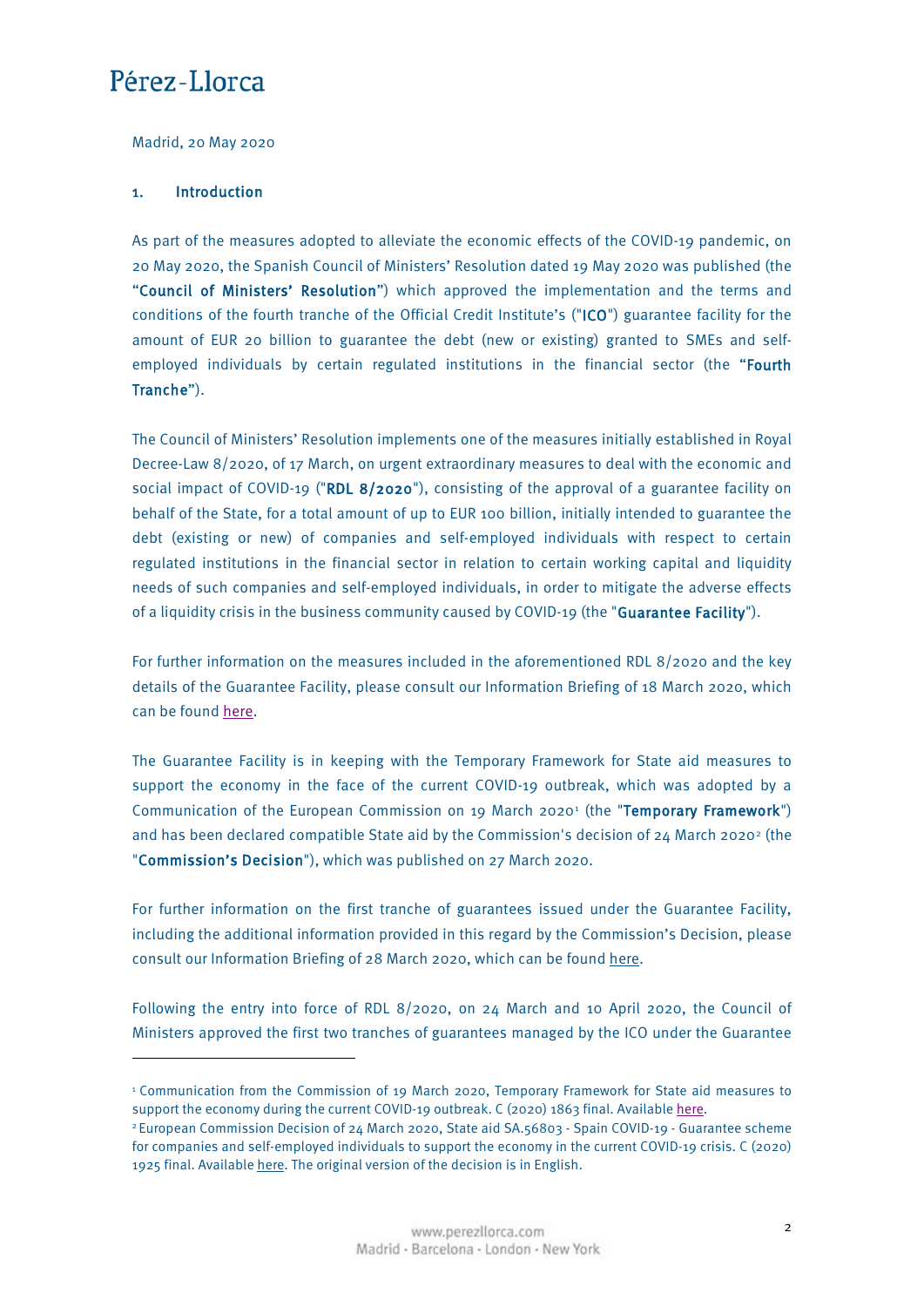<span id="page-2-0"></span>Facility. The first tranche provided EUR 10 billion for self-employed individuals and SMEs and another EUR 10 billion for companies. The second tranche for an amount of EUR 20 billion was earmarked exclusively for self-employed individuals and SMEs.

Following the approval of the first two tranches issued under the Guarantee Facility, RDL 8/2020 was amended by Royal Decree-Law 15/2020, of 21 April, on urgent complementary measures to support the economy and employment ("RDL  $15/2020$ "), which reinforced and extended the Guarantee Facility provided for in Article 29 of RDL 8/2020. RDL 15/2020, in addition to its other functions, extended the deadline for the granting of guarantees under the Guarantee Facility until 31 December 2020, enabled the option of using the guarantees to guarantee promissory notes listed on the Fixed Income Market of the Association of Financial Intermediaries and the Alternative Fixed Income Market ("MARF"), and reinforced the re-guarantee granted by Compañía Española de Reafianzamiento, S.M.E., Sociedad Anónima ("CERSA")

For further information on the measures provided for in RDL 15/2020, please consult our Information Briefing of 22 April 2020, which can be found [here.](https://www.perezllorca.com/wp-content/uploads/2020/04/special-information-briefing-covid-19-no-14-royal-decree-law-152020-1.pdf)

On 5 May 2020, the Council of Ministers approved the third tranche of the Guarantee Facility for an amount of EUR 20 billion, which was earmarked for self-employed individuals, SMEs and companies that did not qualify as SMEs. Under said Resolution, the Council of Ministers also approved the tranche of the Guarantee Facility for re-guarantees granted by CERSA for an amount of EUR 500 million and the tranche of the Guarantee Facility for promissory notes listed on MARF for an amount of EUR 4 billion.

For further information on the third tranche of the Guarantee Facility, please consult our Information Briefing of 12 May 2020, which can be found [here.](https://www.perezllorca.com/wp-content/uploads/2020/05/special-information-briefing-covid-19-no-19-third-tranche-of-the-guarantee-facility.pdf)

In this Briefing, we will analyse the Fourth Tranche of the Guarantee Facility, as set out in the Council of Ministers' Resolution.

#### 2. Specific features of the Fourth Tranche approved under the Guarantee Facility

The Council of Ministers' Resolution includes the features of the Fourth Tranche managed by the ICO under the Guarantee Facility, for an amount of up to EUR 20 billion to guarantee the debt (new or existing) granted to self-employed individuals and SMEs by credit institutions, financial credit institutions, electronic money institutions, and payment institutions.

The Council of Ministers' Resolution provides that all the terms and conditions included in the Council of Ministers' Resolutions of 24 March and 10 April 2020, which approved the first and second tranches of the Guarantee Facility, and the relevant aspects of the Council of Ministers' Resolution of 5 May 2020, relating to the third tranche of the Guarantee Facility, shall be automatically applicable to the Fourth Tranche.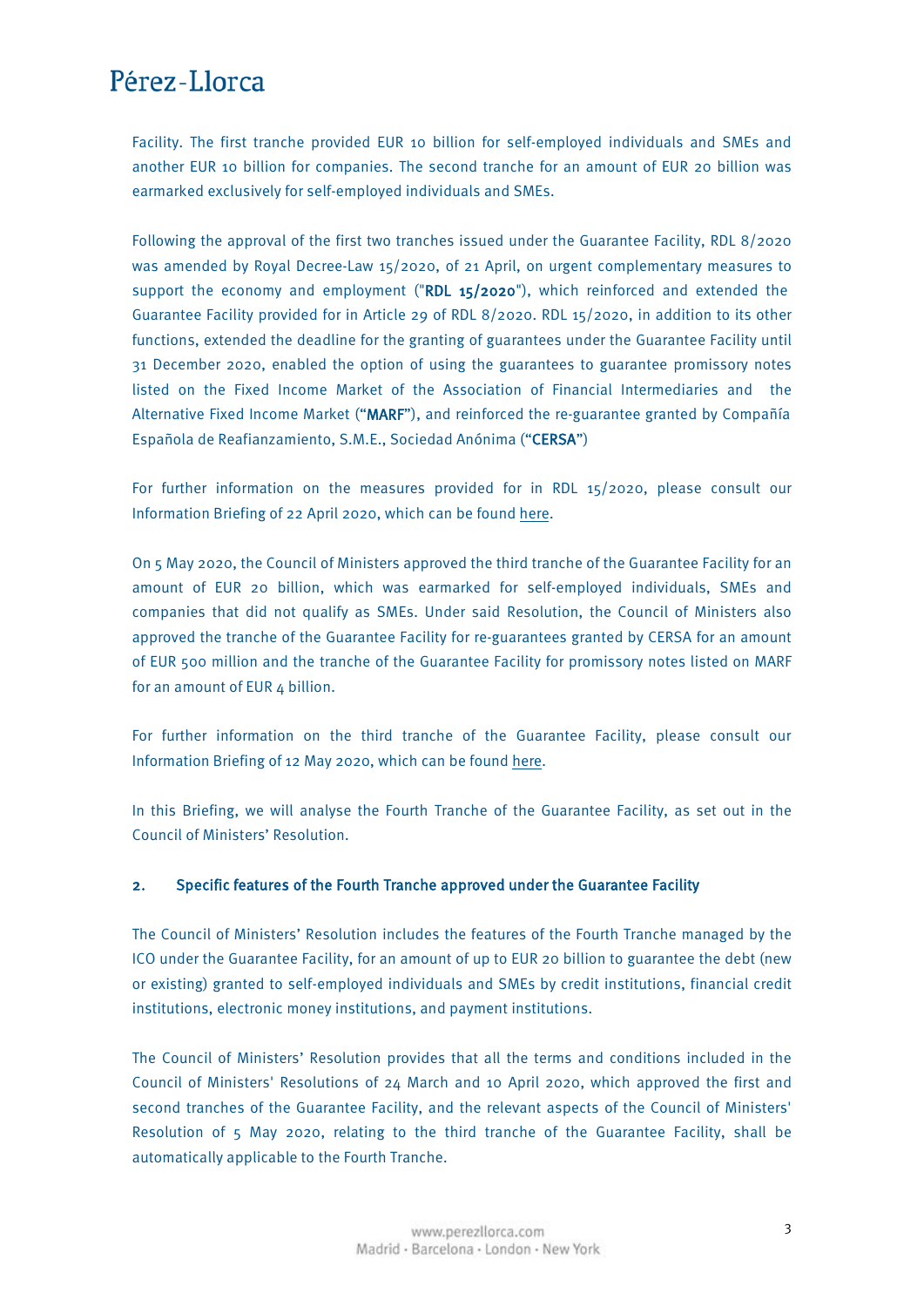**.** 

In this regard, and in accordance with the terms of the previous tranches aimed at self-employed individuals and SMEs, the guarantee will cover 80% of the amount of the new loans and renewals of financial operations and will have the same term as the financing granted, up to a maximum of five years.

In addition, as provided for in the Council of Ministers' Resolution of 24 March 2020 approving the first tranche of the Guarantee Facility and applicable to all tranches, the purpose of the Guarantee Facility is to guarantee the debt (new or existing) granted by financial institutions to companies and self-employed individuals in order to meet their financing needs arising, inter alia, from payroll expenses, invoices, working capital requirements or other liquidity needs, including those arising from the maturity of financial or tax obligations, without the funds being available for use for other purposes such as the payment of dividends or interim dividends

In terms of its subjective scope, the Fourth Tranche is intended exclusively for SMEs and selfemployed individuals affected by the economic effects of the COVID-19 pandemic, who may request guarantees under this tranche to meet certain liquidity needs, provided that they were not in default on 31 December 2019 or in bankruptcy proceedings on 17 March 2020[3.](#page-3-0)

As provided for in the Council of Ministers' Resolution, the deadline for applying for guarantees under the Fourth Tranche shall be 30 September 2020. However, this deadline may be extended by a Council of Ministers' Resolution, provided that it is in line with EU regulations on State aid.

The distribution of the Fourth Tranche among the participating entities shall be carried out following the same criteria as those established for the second tranche of the Guarantee Facility, however, the Resolution of the Council of Ministers provides for the Fourth Tranche, as it did for the third tranche, that the distribution of the maximum volume assigned shall only be valid until 30 June 2020. From that date, the amounts of guarantee cover assigned and not used by the participating entities shall be distributed among the others in proportion to the amount of guarantee cover that they had used up to that date.

The Council of Ministers' Resolution provides that, in consideration for its participation, the ICO will charge a flat rate management and administration fee of 0.05%, calculated on the volume of the guaranteed portfolio pro-rata for five years.

The amounts that relate to the enforcement of the guarantees of the Fourth Tranche and the management and administration expenses of the ICO will be met using the Ministry of Economic Affairs and Digital Transformation's budget items established for this purpose.

<span id="page-3-0"></span><sup>3</sup> For this purpose, SMEs shall be deemed to be companies that meet this condition in accordance with Article 2 of Annex I to the Commission Regulation (EU) No 651/2014 of 17 June 2014 declaring certain categories of aid compatible with the internal market in application of Articles 107 and 108 of the Treaty.